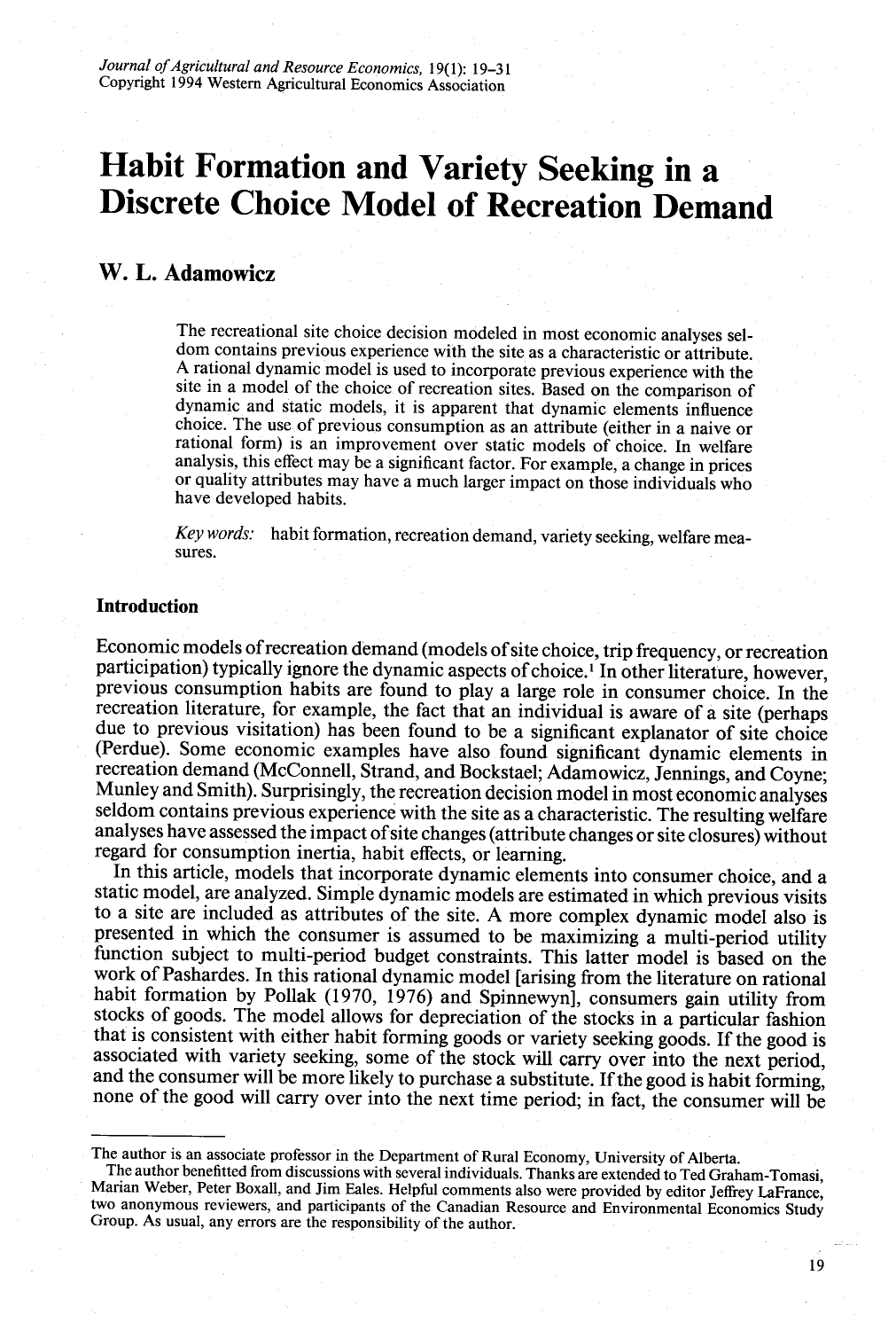induced to increase consumption in the subsequent period if the consumer wishes to maintain utility at a constant level. The determination of variety seeking or habit forming goods depends upon a parameter estimated from the observed behavior of the consumers. This parameter, essentially a depreciation factor, is estimated as part of the econometric procedure; thus, evidence of habit formation, variety seeking, or the lack of dynamic effects can be gleaned from the empirical results.

Habit formation or variety seeking associated with recreation sites may appear for a variety of reasons. Consumers may simply enjoy variety, independent of all other attributes of a site. Conversely, consumers may be "learning by doing" when they visit a site, and thus repeated visitation occurs (habits). Or they may have acquired information about a site on an initial visit and choose this site again in subsequent visits rather than take the risk of being disappointed at another site. In this article, a distinction is made between naive habit formation models and rational habit formation models. Naive models suggest that previous choices affect current choices. In essence, the consumer's history helps determine current demand. In a rational dynamic model, the consumer is aware of the fact that choice in one period will affect choice in future periods. Therefore, the consumer considers the impact of current choice on future choices and budgets. Rational dynamic models suggest that the consumer is aware of the habit forming or variety seeking effects a good may have.

Care must be taken to include all other relevant attributes of a site in the estimation of the demand. What appears to be habit forming behavior may simply be a misspecified demand. For example, if a site is of very high quality and it is close to the consumer's home, the consumer may always visit this site since it is the best alternative. This repeated choice of a single site may appear as habitual behavior, but it is only the result of the choice of quality attributes. Therefore, these models must include the relevant quality attributes as well as the dynamic demand effects in order to avoid misspecification.

Four models are estimated in this article: a static model, two naive models, and a rational model. The welfare impacts of quality changes are examined for each model. The results indicate that the dynamic models produce a wider variation (over the sample) in welfare effects, relative to the static model. In particular, it appears that if individuals have built up habits at a site, they will be sensitive to changes that affect that site but they will not be as sensitive to changes that affect other sites. This result may be quite important for economic valuation practices. Models of site choice that include many substitute sites provide welfare measures that are smaller than those which include few substitutes. If habits have developed at a site, however, the alternatives are not as attractive as they would be in a case without habits. The results from a model with habit formation, in some cases, may be similar to results from models with few substitutes because the habit effect is in some respects similar to placing relatively less weight on substitute sites. The converse may be true when variety seeking is the revealed behavior.

#### **The Static Model and the Naive Model**

The static model is developed using the theory applied to discrete choices of goods developed by McFadden (1973). One site, *i*, is chosen over another site, *j*, if the utility associated with site *i* is higher than the utility realized from site *j.* Utility is modeled as a conditional indirect utility function with income  $(M)$ , price  $(P)$ , quality attributes  $(Q)$ , and a set of coefficients (B) as arguments, or  $V_i(M, P_i, Q_i; B)$ . In this application it is assumed that the researcher does not have complete information about the consumer's preferences and that omitted variables are captured in an error term.2 This error term is added to the objective specification of utility. The probability of choosing site *i* over site *j* can now be expressed as

$$
(1) \tProb[V_i(M, P_i, Q_i; B) + \epsilon_i \geq V_j(M, P_j, Q_j; B) + \epsilon_j].
$$

Following typical examples in this literature, utility is assumed to follow a linear func-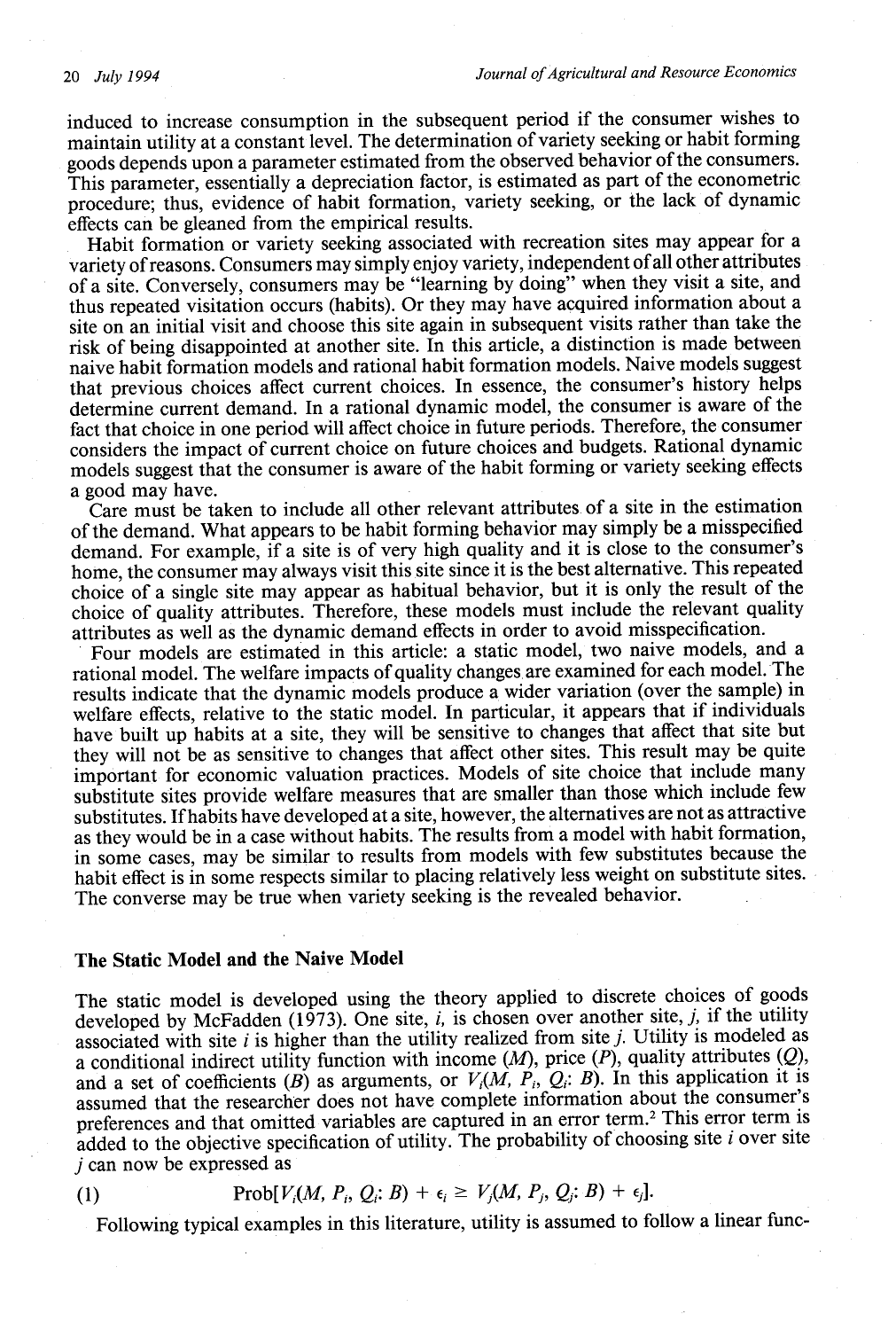#### *Adamowicz*

tional form with the price effect modeled as income minus price. Since price in these models is the travel cost to the site and income is assumed to be constant over choice occasions (and thus drops out of the comparisons between sites), the model is estimated with travel cost and the set of quality attributes in a linear functional form. Given a functional form for utility and assuming that the error terms follow a type one extreme value distribution (see Maddala), the probability that site *i* is chosen by individual *k* takes on the form:

(2) 
$$
\pi_k(i) = \frac{e^{V_{ki}}}{\sum_{j=1}^{J} e^{V_{kj}}}.
$$

Using this expression for the probability of choice, a likelihood function can be created as the product, over all trips by individuals, of the probabilities of site choice. Clearly, an assumption employed in this model is that trips are independent. This assumption is violated if there are dynamic effects at play.

One approach to modeling the dynamic elements of site choice is to include the number of previous visits to a site as a quality attribute. For example, equation (1) could be modified to be

(3) 
$$
\operatorname{Prob}[V_i(M, P_i, Q_i, N_i; B) + \epsilon_i \geq V_j(M, P_j, Q_j, N_j; B) + \epsilon_j],
$$

where  $N_i$  is the number of previous visits to site *i*. A positive coefficient on this attribute implies that previous consumption increases the probability of choosing a site. A negative coefficient implies that previous visitation increases the probability that a different site is chosen. While these interpretations are consistent with the notion of habits and variety seeking goods, there are a number of problems with this specification of choice. Modeling<br>previous visits in this way suggests that the consumer is naive about the effect of visitation<br>on future choices. A rational consume seeking effect on choice in an intertemporal context and will consider this effect when maximizing a multi-period utility function. The model developed below incorporates rational habit formation or variety seeking in recreational site choice based on a framework developed by Pashardes.

### **A Rational Dynamic Model**

The consumer is assumed to maximize a utility function which spans several time periods, subject to a multi-period budget constraint. This utility function, however, is based on "stocks" of goods. Let  $Z_u$  represent the stock of good *i* in period *t*. Let  $X_u$  represent the quantity of good *i* purchased in period *t.*  $P_{it}$  represents the price of good *i* in period *t*.<sup>3</sup> The stock of good *i* in period *t* is the sum of current consumption  $(X_u)$  and "depreciated" previous consumption  $(X_{u-1})$ . This stock variable is defined as

(4) 
$$
X_{it} = X_{it} + d_i Z_{it-1},
$$

where  $d_i$  is a coefficient reflecting the degree of durability of the stock.<sup>4</sup> A value of  $d_i$  less than 1 but greater than zero indicates a variety seeking good; some portion of the stock of the good carries over into the next period. A habit forming good is represented by negative values of  $d_i$ . In such a case, the consumer must make purchases in period *t* that are larger than the stock in period  $t - 1$  to maintain stocks at a constant level. In a longer term context, one may wish to incorporate discounting; however, this complication is suppressed here.

The intertemporal utility function (from period 1 to period  $T$ ) of the consumer can be represented as:

$$
(5) \qquad U([Z_{11},\ldots,Z_{n1};Q_{11},\ldots,Q_{n1}];\ldots;[Z_{1T},\ldots,Z_{nT};Q_{1T},\ldots,Q_{nT}]),
$$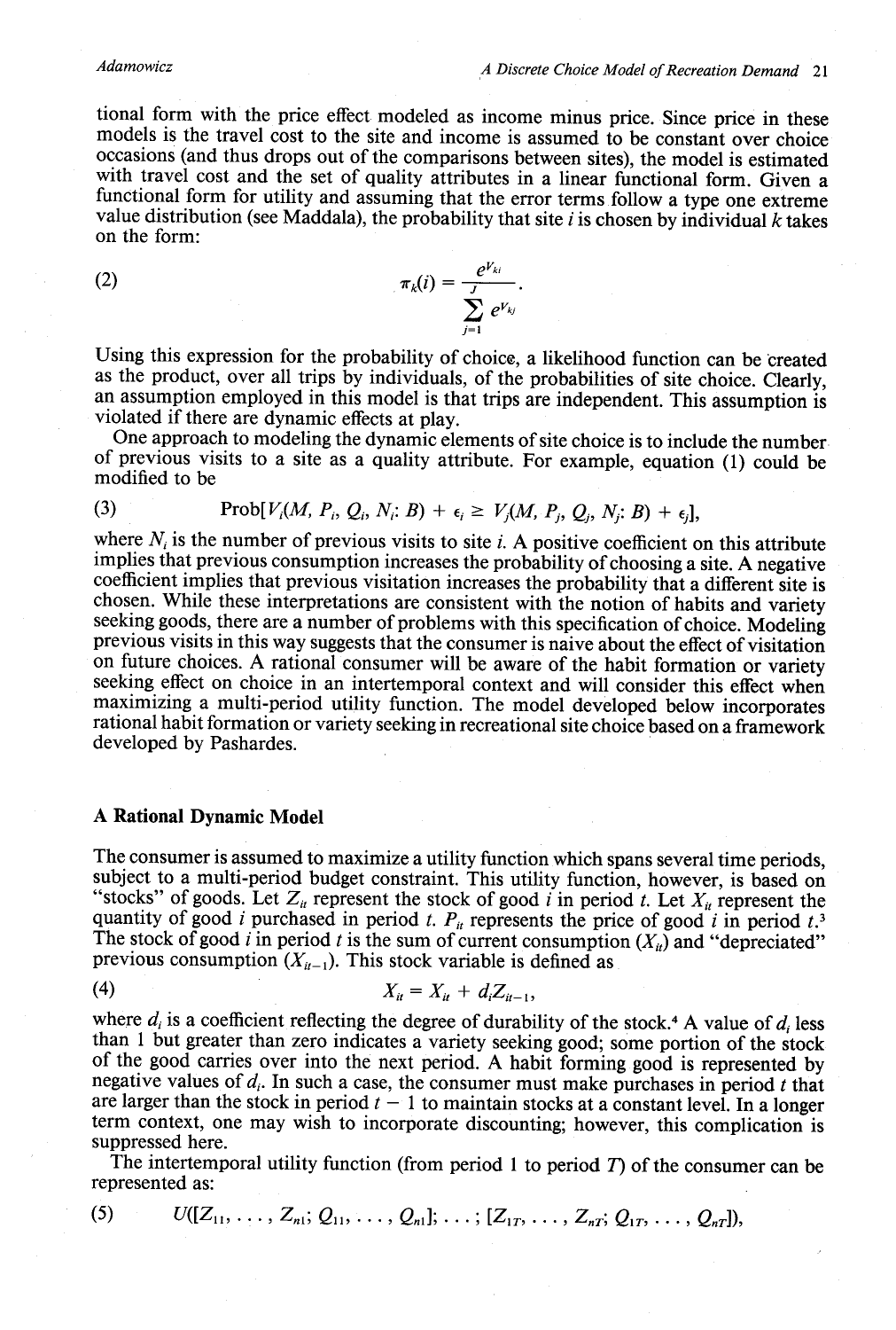where  $Q_{ii}$  is the quality attribute associated with good *i* in period *t*. The consumer maximizes utility subject to an intertemporal budget constraint, a constraint describing the link between current stocks and future stocks, and an initial condition. Suppressing the quality attributes, this problem can be specified as:

Max 
$$
U(Z_{11}, ..., Z_{n1}; ..., Z_{1T}, ..., Z_{nT})
$$
  
\nsubject to  $Z_{it} = X_{it} + d_i Z_{it-1}, \qquad i = 1, ..., n; t = 1, ..., T,$   
\n
$$
W = \sum_{t=1}^{T} \sum_{i=1}^{n} P_{it} X_{it}
$$
\n
$$
Z_{i0} = 0, \qquad i = 1, ..., n.
$$

The Lagrangean for this problem can be written as:

(7) 
$$
L = U(Z_{11}, \ldots, Z_{n1}; \ldots; Z_{1T}, \ldots, Z_{nT}) + \lambda \bigg( W - \sum_{i=1}^T \sum_{i=1}^n P_{ii}(Z_{ii} - d_i Z_{ii-1}) \bigg).
$$

The first order conditions are:

 $\frac{\partial U}{\partial Z_u} = \lambda (P_u - d_i P_{u+1}),$   $i = 1, \ldots, n;$   $t = 1, \ldots, T,$ *aU* (8)  $\frac{\partial U}{\partial z} = \lambda P_{iT},$   $i = 1, ..., n,$  $\partial Z_{iT}$  $Z_n = 0,$   $i = 1, ..., n,$ 

plus the equality of the budget constraint.5 The first order conditions illustrate that the consumer considers the impact of the habit forming (or variety seeking) nature of the good (d<sub>i</sub>), current prices  $(P_u)$ , and the future prices  $(P_{u+1})$  in making current purchase decisions (in all periods except for the terminal period). Therefore, in estimating the dynamic demand function, the "dynamic prices,"

(9) 
$$
\hat{P}_u = P_u - d_i P_{u+1},
$$

are the relevant prices to include in the analysis.

In this intertemporal allocation problem, the consumer recognizes that habit forming goods imply costs due to future consumption requirements, while the stocks of variety seeking goods carry over into future periods. This is factored into budget constraints and consumption decisions by the consumer.

As in most dynamic analyses, separability of the time periods is assumed. In this case, we denote a single time period separable sub-utility function as:

$$
(10) \qquad \qquad \hat{U}_l(Z_{1t},\ldots,Z_{nt}).
$$

Employing separability over time allows the maximization of each sub-utility function individually. However, the dynamic effect represented in the prices must carry over to maintain the dynamic nature of the problem. The maximization problem can be written as:

(11) Max 
$$
\hat{U}_t(Z_{1t}, ..., Z_{nt})
$$
  
subject to  $\hat{M}_t = \sum_i \hat{P}_{it} Z_{it}$ 

where  $\hat{M}_t$  is an income term that uses the rational dynamic prices [equation (9)] rather than actual prices. This problem yields the demands for stocks of the goods:

$$
Z_{it} = \hat{g}(\hat{P}_t, M_t),
$$

where  $\hat{P}_t$  is the dynamic price vector over all goods. Using equation (4), this demand for stocks can be converted into the demand for goods in the current period. This demand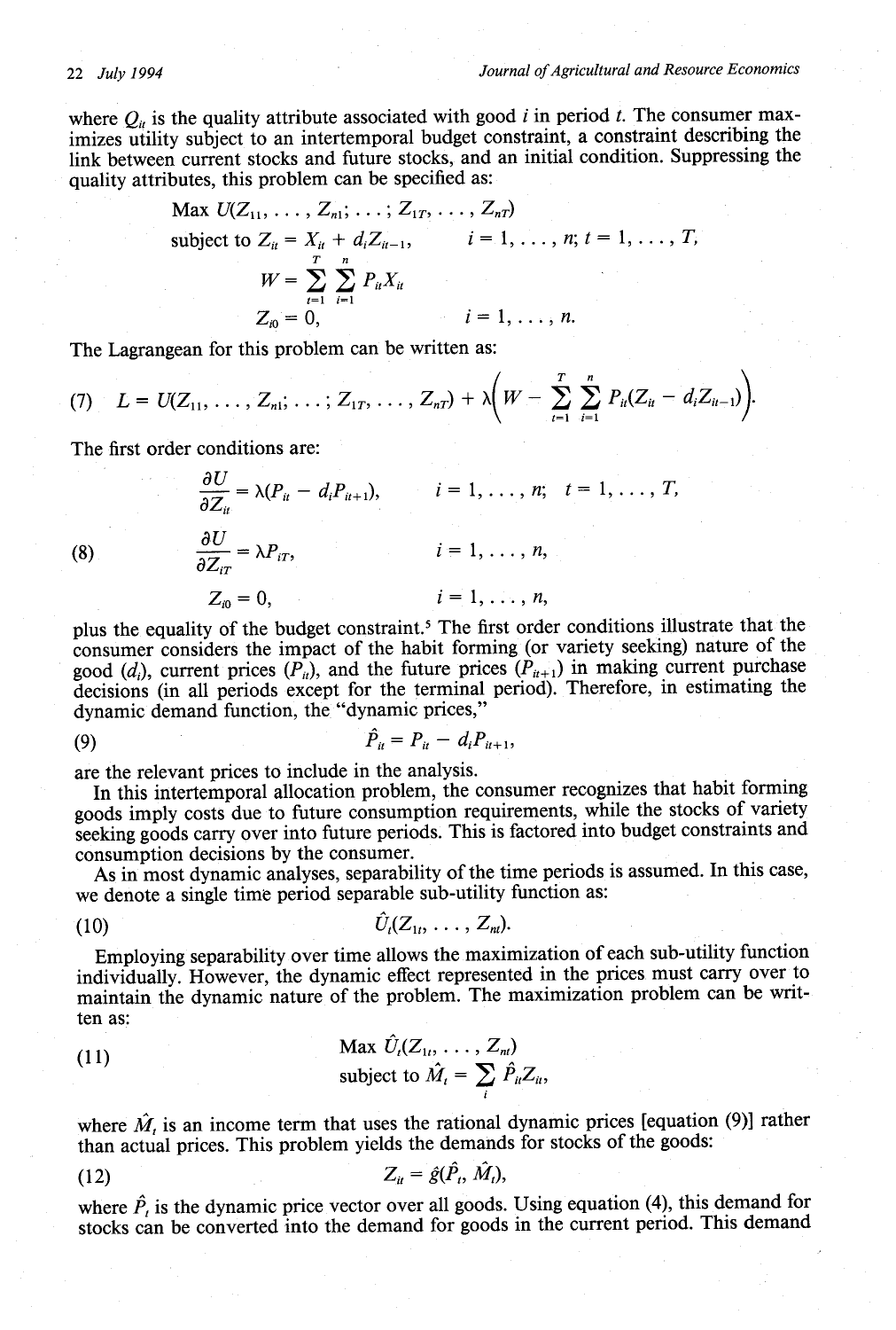for goods is a function of dynamic prices, income, the dynamic parameters  $d_i$ , and the stock of goods accumulated in previous periods;

(13) 
$$
X_{ii} = \hat{g}(P_i, M_i) - d_i Z_{ii-1}.
$$

Notice that the purchases of  $X_{it}$  will be increased, independent of price and income effects, if  $d_i$  is negative and stocks are positive. This illustrates the habit forming nature of a good. A habit forming good will be purchased to sustain the habit. Conversely, the effect of previous stocks of a variety seeking good  $(d_i > 0)$  will reduce current purchases. However, the dynamic parameter also influences the price vector and a habit forming good will have a dynamic price that is higher than the actual price. This is due to the fact that the consumer recognizes the habit forming potential of the good.

In applying the model to recreational demand, some additional assumptions are required. In particular, the model will be applied to a probabilistic model of site choice in which the dynamic effect will act as an attribute to the site. The probability of choosing one site over another will depend on site attributes (price, quality) as well as the depreciated stock of visits to these sites. If a site is habit forming, previous visits will increase the probability of choice relative to other sites.

Let the goods described above be choices to visit a recreation site. Now the choices become mutually exclusive. The restriction added to the model is:

$$
(14) \t\t X_u \t\t X_{j} = 0,
$$

and the consumer is assumed to obtain the optimal amount of the good (site) or consume zero within each period.<sup>6</sup>

$$
(15) \t\t\t X_{tt}=X_{tt}^*, \t\t or 0.
$$

In this application, the optimal choice is assumed to be one trip. The choice problem can now be thought of as a problem of adding to "stocks" in each period by choosing a certain amount of one good (visit). It may be interpreted as choosing the site which adds most to utility, given the previous choices. The fact that choices are mutually exclusive in each period requires the development of a conditional utility function conditional on the choice of good or additions to stocks. Conditional on the choice of good 1 to add to stocks, the  $(10)$ , the optimal demand in equation (12), and the assumptions in equations (14) and  $(15)$ ] is:<sup>8</sup>

$$
(16) \tV_{1t}(\hat{M}_t - \hat{P}_{1t}X_{1t}^*, d_2Z_{2t-1}, \ldots, d_nZ_{nt-1} | Q_1)
$$

where  $Q_1$  is the set of quality attributes associated with good 1. The choice of good 1 over any other good implies that:

$$
(17) \tV_{1i}(\cdot) \geq V_{ji}(d_1 Z_{1,i-1}, \ldots d_{j-1} Z_{j-1,i-1}, \hat{M}_i - \hat{P}_{ji} X_{ji}^*, \ldots d_n Z_{n,i-1} | Q_j).
$$

Assuming a linear indirect utility function (as is common in discrete choice analysis) and rearranging the elements of the inequality, the choice of any site *i* over any other site *j* implies:

$$
(18) \tV_i = \hat{M} - \hat{P}_i X_i^* - d_i Z_{u-1} + Q_i \geq \hat{M} - \hat{P}_j X_j^* - d_j Z_{u-1} + Q_j = V_j.
$$

As in the discussion of the static and naive models, the assumption is made that the researcher does not observe all factors in the consumer's utility function. Therefore, a random error term is added to the indirect utility functions to represent this unobserved component. Augmenting each utility expression with type one extreme value error terms in the Random Utility Model fashion, and adding parameters to the price and quality terms, produces a discrete choice model in which site choices are a function of the quality attributes, the dynamic price, and the stocks of visits accumulated in the past (see Maddala; McFadden 1973; and Bockstael, McConnell, and Strand for details on discrete choice modeling).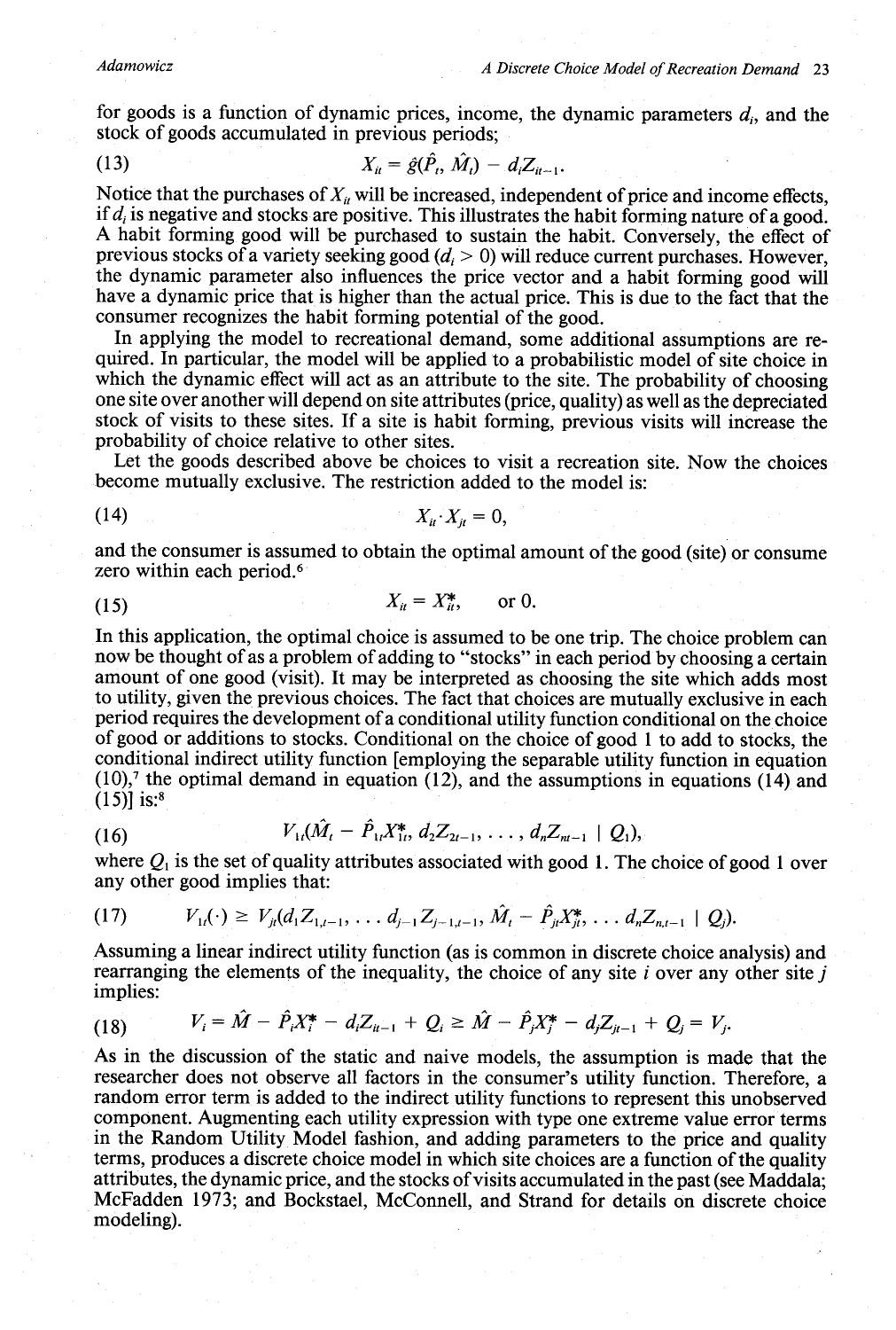### **Estimation of the Model Parameters**

In the empirical analysis which follows, four models [a base (static) model, two naive models, and a rational model] are estimated for the case of recreational fishing site choice. <sup>9</sup> The static model is estimated as described above using choices of sites and standard multinomial logit maximum likelihood estimation. The naive models simply add attributes to each of the sites in the model, i.e., the number of previous visits to the site. The first naive model adds one attribute that includes the number of previous visits to the site. The second naive model interacts alternative specific constants with the number of previous visits to the site. This form produces a "previous visits" coefficient for each site and therefore is similar to the rational model that develops a habit formation or variety seeking effect for each choice.

Each of the models produces a conditional indirect utility function that can be employed in multinomial logit analysis. The conditional indirect utility functions for the models (suppressing the time subscripts in all but the rational model) are as follows:

- (19) Static Model:  $V_i = \beta(M P_i) + \gamma(Q_i) + \epsilon_i$ ,
- (20) Naive Model 1:  $V_i = \beta(M P_i) + \gamma(Q_i) + \eta(N_i) + \epsilon_i$

(21) Naive Model 2: 
$$
V_i = \beta(M - P_i) + \gamma(Q_i) + \eta_i(N_i) + \epsilon_i,
$$

(22) Rational Model: 
$$
V_{ii} = \beta(\hat{M} - \hat{P}_{ii}) + \gamma(Q_i) - d_i(Z_{ii-1}) + \epsilon_i,
$$

where  $\beta$ ,  $\gamma$ ,  $\eta$ ,  $\eta$ , and  $d_i$  are parameters to be estimated, and  $\epsilon_i$  is a type one extreme value error term. All other variables are as defined above. <sup>10</sup> Note that in Naive Model 1, the effect of previous visits to sites  $(N_i)$  is captured through a single parameter,  $\eta$ . In such a model, all goods are assumed to be habit forming if  $\eta > 0$ , and variety seeking if  $\eta < 0$ . In Naive Model 2, however, each choice has its own  $\eta$  parameter,  $\eta_i$ . In this case, the utility associated with current choice of each site may be positively or negatively affected by past choices of that particular site.

Given the form of the conditional utility function, and the assumption of type one extreme value error terms, the probability of choosing site *i* on trip *t* is:

(23) 
$$
\pi_i(i) = \frac{e^{V_{ii}}}{\sum_{j=1}^n e^{V_{ij}}}.
$$

For each individual, the likelihood function for these models can be written as:

(24) 
$$
L = \prod_{i=1}^{T} \pi_i(1)^{y_{i1}} \cdot \pi_i(2)^{y_{i2}} \cdot \cdot \cdot \pi_i(n)^{y_{in}},
$$

where  $i = 1, \ldots n$  indexes sites;  $t = 1, \ldots T$  indexes trips; and  $Y_{ti} = 1$  if site *i* was chosen on trip *t, 0* if not. To form the likelihood for the sample, the product of this expression over individuals is taken.

The rational dynamic model requires a slightly more sophisticated estimation approach. The likelihood function is the multinomial logit form as described above; however, the  $d_i$  parameters are used to construct the relevant level of stocks of goods [see equation (1)] and they affect the relevant prices. Given this more complex structure, the model is estimated in steps:

*Step 1.* The *d<sub>i</sub>* parameters are assigned the value zero and initial stocks also are assumed to be zero.<sup>11</sup> Given these assumptions, the stock levels  $(Z_u)$  for each individual can be computed. The dynamic prices can also be computed.

*Step 2.* Placing the stock levels and the dynamic prices in the conditional indirect utility functions, the likelihood function is maximized to yield the optimal parameters, including the parameters on stocks  $(d_i)$ .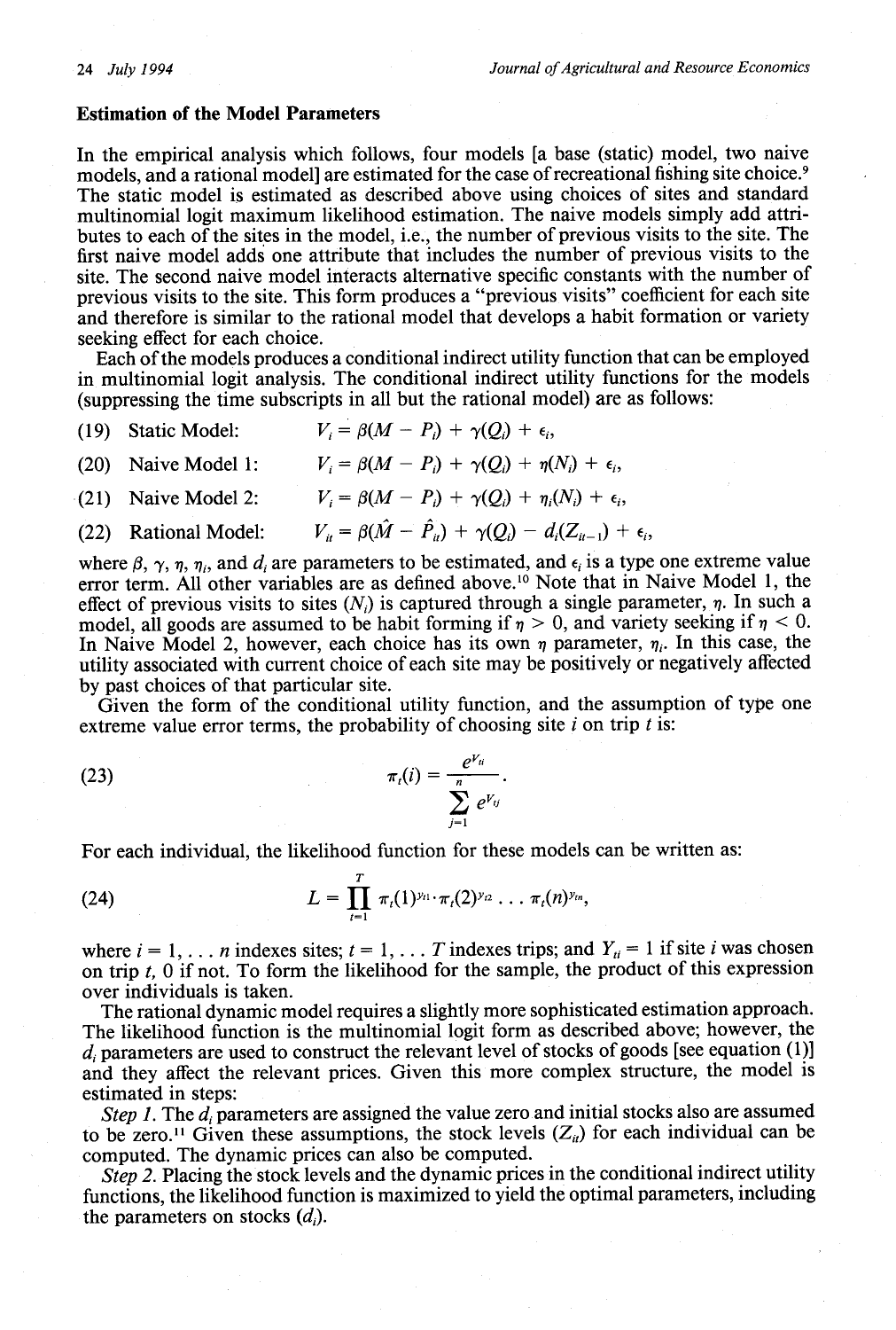*Step 3.* The new estimates of (d<sub>i</sub>) are used to create new estimates of stocks and a new dynamic price term. The likelihood function is solved again using this new information. This process yields a new set of parameters, including new *(di)* parameters. Step 3 is repeated until the model converges (no change in the parameters). <sup>12</sup>

### *Empirical Model: Recreational Fishing*

The data were obtained from a survey of recreational anglers in Alberta, Canada in 1990. Five thousand licensed resident anglers were sent questionnaires. Approximately 48% of these surveys were returned. The model developed here deals with a particular set of sites in the study area. These sites are mountain/foothill rivers and lakes in the southwest comer of the province. For this analysis, only those anglers who fished at least once in this region were included.<br>The anglers were asked to fill out a "diary" indicating when they went on fishing trips

and where they went. For the model developed here, the time unit was fishing weeks, beginning with 1 May 1990. Only anglers who completed this diary were included in the analysis. Since the diary lists fishing trips, one can determine the weeks that no trip was taken. Not taking a trip is modeled as an alternative in this analysis. For each angler included in this sub-sample, nine weeks of choices are considered. The total sample is

The data used in this study are essentially panel data (cross-sectional time series). However, on some of the weekly observations, the anglers did not take a fishing trip. This raises the issue of participation/nonparticipation in models of recreation choice. This issue recently has been a topic of interest in the literature. Morey, Rowe, and Watson compare a variety of methods of including participation in logit models. They conclude that allowing for nonparticipation is important and models that do not include nonparticipation decisions produce biased welfare measures. In models without participation decisions, the impact of an environmental quality change can be much larger because the option of not participating is unavailable. However, the issue of how to model the participation decision remains. Morey, Rowe, and Watson use nested logit models (with nonparticipation as one of the upper branches of the tree) and repeated logit models with nonparticipation as an alternative. They model the nonparticipation decision solely as a function of socioeconomic characteristics of the individual.

In this article, nonparticipation is included as a choice, but it is only modeled as an alternative specific constant,(plus zero attribute levels for other variables). While this does little to explain the reasons for nonparticipation, it accounts for the alternative of nonparticipation. In essence, the alternative specific parameter on nonparticipation is somewhat like employing an analysis of variance that includes the nonparticipation alternative. More sophisticated approaches to modeling nonparticipation (including socioeconomic attributes or attributes of nonfishing alternatives) should be explored in further research. However, excluding the nonparticipation option would not be desirable for two reasons. First, the welfare effects would be biased, and second, the time-series nature of the data (required for a proper analysis of habit forming/variety seeking behavior) would not be maintained.

This analysis examines the anglers' choice from nine fishing sites and the option of not fishing, for a total of 10 choices. Travel costs were computed by multiplying the roundtrip distance to each site for each individual by \$.27 per mile. Data on quality attributes at the sites were provided by the Alberta Fish and Wildlife Division.

The base model is a simple discrete choice model in which the consumers choose one of 10 alternatives. The components of the indirect utility function are price (*Travel Cost*), number of camping spots at the site (*CAMP*), fish catch rate (*CATCH*), fish size (*SIZE*), and a choice specific dummy for the option of not going fishing (*S*10).<sup>13</sup> The parameters of this simple model are presented i

The first naive model includes the number of previous times this alternative was chosen *(Stocks)* as an attribute of each alternative, while the second naive model estimates a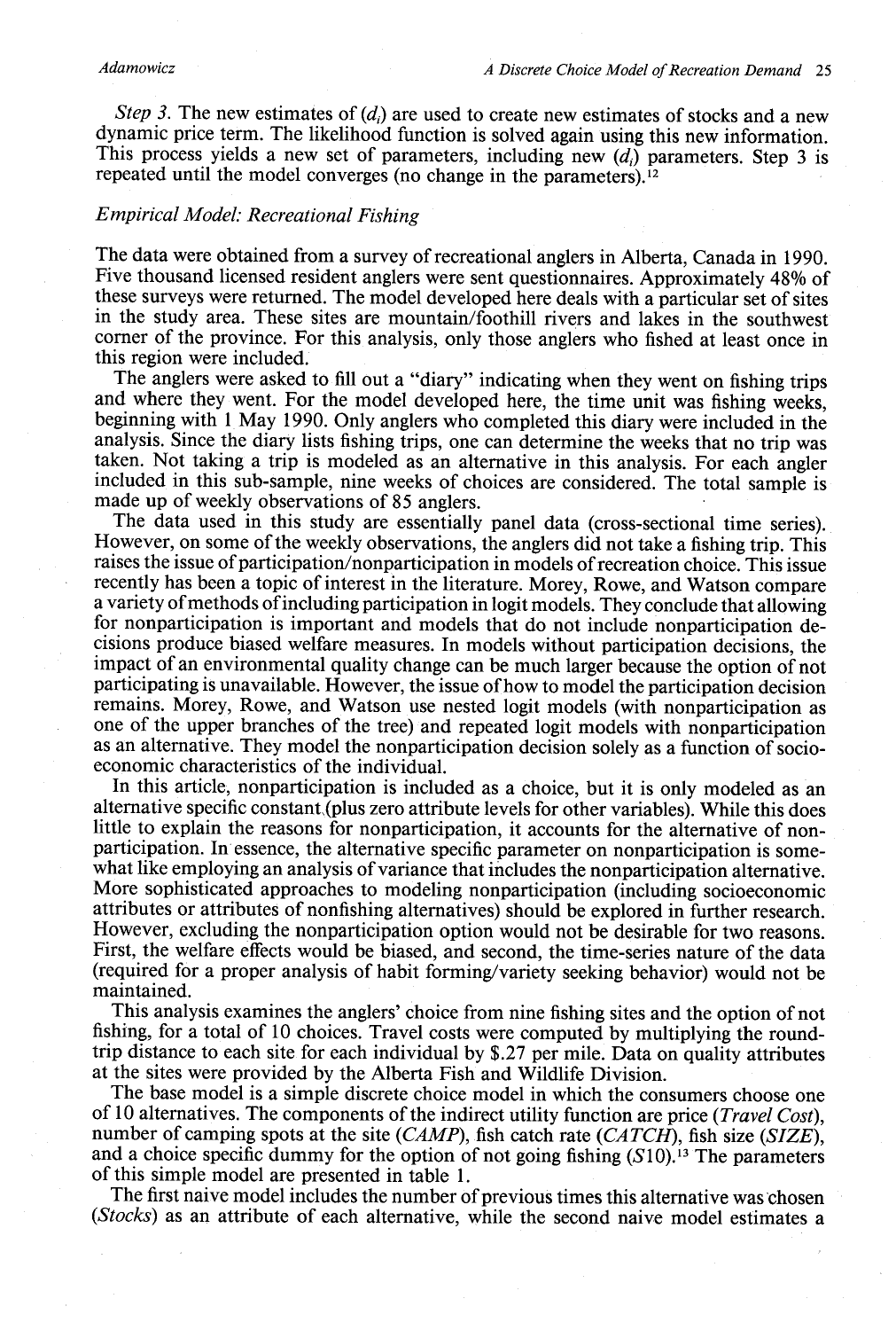|                           | Model Type           |                  |                  |                   |  |  |
|---------------------------|----------------------|------------------|------------------|-------------------|--|--|
| Variable                  | <b>Base</b><br>Model | Naive<br>Model 1 | Naive<br>Model 2 | Rational<br>Model |  |  |
| Travel Cost               | $-5.76$              | $-6.35$          | -6.49            | -8.93             |  |  |
|                           | (2.09)               | (2.26)           | (2.20)           | (4.65)            |  |  |
| CAMP <sup>a</sup>         | .006                 | .006             | .006             | .004              |  |  |
|                           | (4.05)               | (4.09)           | (3.50)           | (2.18)            |  |  |
| SIZE®                     | .15                  | .15 <sup>°</sup> | .12              | .11               |  |  |
|                           | (2.42)               | (2.45)           | (1.73)           | (1.30)            |  |  |
| <b>CATCH</b> <sup>c</sup> | .27                  | .26              | .33              | .64               |  |  |
|                           | (.74)                | (.74)            | (.84)            | (1.40)            |  |  |
| S10 <sup>d</sup>          | 4.32                 | 4.90             | 5.26             | 5.30              |  |  |
|                           | (13.74)              | (14.01)          | (13.78)          | (11.30)           |  |  |
| Stocks <sup>e</sup>       |                      | $-.17$           |                  |                   |  |  |
|                           |                      | (4.10)           |                  |                   |  |  |
| d1                        |                      |                  | .83              | $-.38$            |  |  |
|                           |                      |                  | (1.84)           | (.80)             |  |  |
| d2                        |                      |                  | 1.43             | $-.35$            |  |  |
|                           |                      |                  | (1.54)           | (.70)             |  |  |
| d3                        |                      |                  | .90              | $-.08$            |  |  |
|                           |                      |                  | (.97)            | (.12)             |  |  |
| d4                        |                      |                  | 1.27             | $-1.24$           |  |  |
|                           |                      |                  | (3.66)           | (17.93)           |  |  |
| d5                        |                      |                  | .80              | $-.50$            |  |  |
|                           |                      |                  | (2.53)           | (1.70)            |  |  |
| d6                        |                      |                  | .72              | $-1.08$           |  |  |
|                           |                      |                  | (1.75)           | (10.49)           |  |  |
| d7                        |                      |                  | 1.43             | $-.97$            |  |  |
|                           |                      |                  | (3.37)           | (4.03)            |  |  |
| d8                        |                      |                  | 1.44             | $-.95$            |  |  |
|                           |                      |                  | (3.02)           | (4.22)            |  |  |
| d <sup>9</sup>            |                      |                  | 1.05             | .31               |  |  |
|                           |                      |                  | (6.13)           | (1.75)            |  |  |
| d10                       |                      |                  | $-.24$           | .73               |  |  |
|                           |                      |                  | (.541)           | (18.25)           |  |  |
| VOFf                      | $-708.68$            | $-700.04$        | $-659.36$        | $-681.00$         |  |  |

**Table 1. Results of the Recreational Fishing Base Model, Naive Models, and Rational Model**

Notes: Numbers in parentheses are *t*-statistics. Variables  $d_1$  through  $d_1$ 0 are the alternative specific parameters for number of previous visits in Naive Model 2, and depreciated stocks are as defined in the rational model. Note that positive coefficients represent habit formation in the naive models, while negative coefficients represent habit formation in the rational model.

*a CAMP* refers to number of campsites.

**b** SIZE refers to size of fish caught.

*c CATCH* refers to fish catch rate.

<sup>d</sup> S10 is the alternative specific constant for "not fishing" choice.

**e** Stocks in the naive models are the number of previous visits.

VOF is value of the objective function.

parameter (dl through *d10* in table 1) for the effect of previous visits for each site. The results from this model also are presented in table 1.

The rational model includes 10 site-specific depreciated previous stock variables [computed as in equation (1)] instead of the naive *Stocks* variable. These stock variables are associated with the dynamic parameters  $d_1$  through  $d_1$ 0. Note that the  $d_i$  parameters indicate habit forming goods if they are negative in the rational model and positive in the naive models. This arises from the specification of  $d_i$  in the rational demand model [see equations  $(13)$  and  $(22)$ ].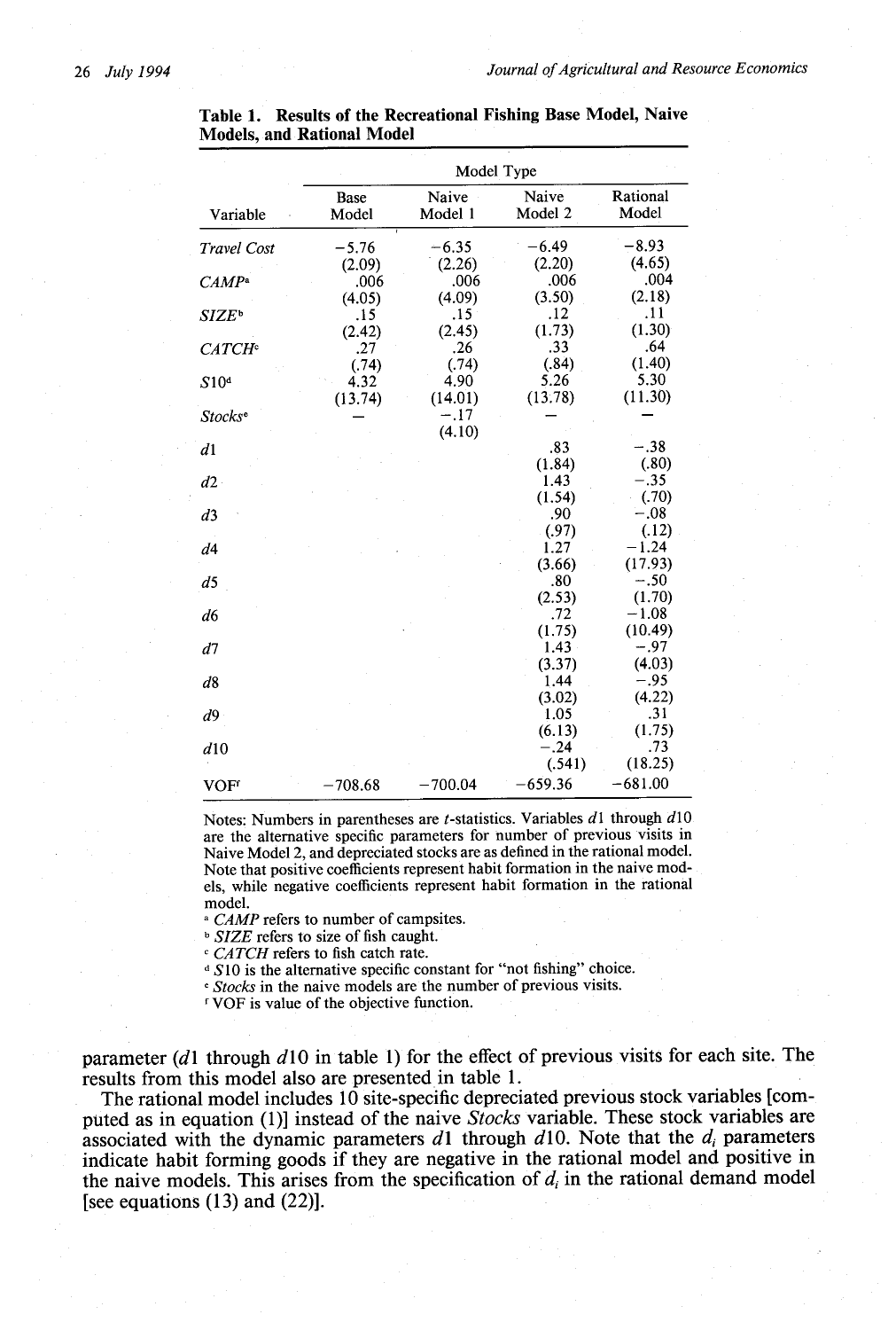#### *Results*

The base model results indicate that price *(Travel Cost)* is a significant explanator of site choice, as is number of camping spots *(CAMP),* fish size *(SIZE),* and the alternative retained to avoid specification error. A chi-squared test of the significance of the overall model is rejected at the 1% level.<br>Adding previous visits to the specification (the naive model) produces a better model.

A likelihood ratio test of Naive Model 1 versus the base model suggests that the naive<br>model is significantly different at a 1% level. The inclusion of previous visits affects the<br>coefficient on price more than any other It is also worth noting that this model has the highest likelihood of all of the models and is significantly different from the base model. The rational habit model is also significantly different from the base model. Rest

the value of the parameters  $d_i$  to zero in the rational model will produce the base model.<br>The likelihood ratio statistic based on the null hypothesis that the rational model and the base model are equal is significant a not nested models since the rational dynamic effects enter into the price variables and<br>the stock variables in a complex fashion relative to the stock effects in the naive models.<br>Nevertheless, examination of the likelihoo perform adequately in explaining site choice.<br>Both the second naive model and the rational model indicate that habit effects and

variety effects occur over the range of alternatives. The parameters on fishing site 9 and alternative 10 (not fishing) in the rational model suggest variety seeking (although the coefficient on site 9 is not significant a with respect to alternative 10 (not fishing) is that as stocks of "not fishing" build up, the probability of choosing to go fishing on the next trip goes up. In terms of the coefficient on site 9, the finding of variety seeking behavior may be related to the type of site. Site 9 is the largest lake in the region and does not provide the wild river experience that some of the other sites provide. After bui 20% level.

The finding that "not fishing" is variety seeking while most choices of fishing sites are habit forming may help explain why the first naive model suggests variety seeking behavior for the entire group of choices. The "not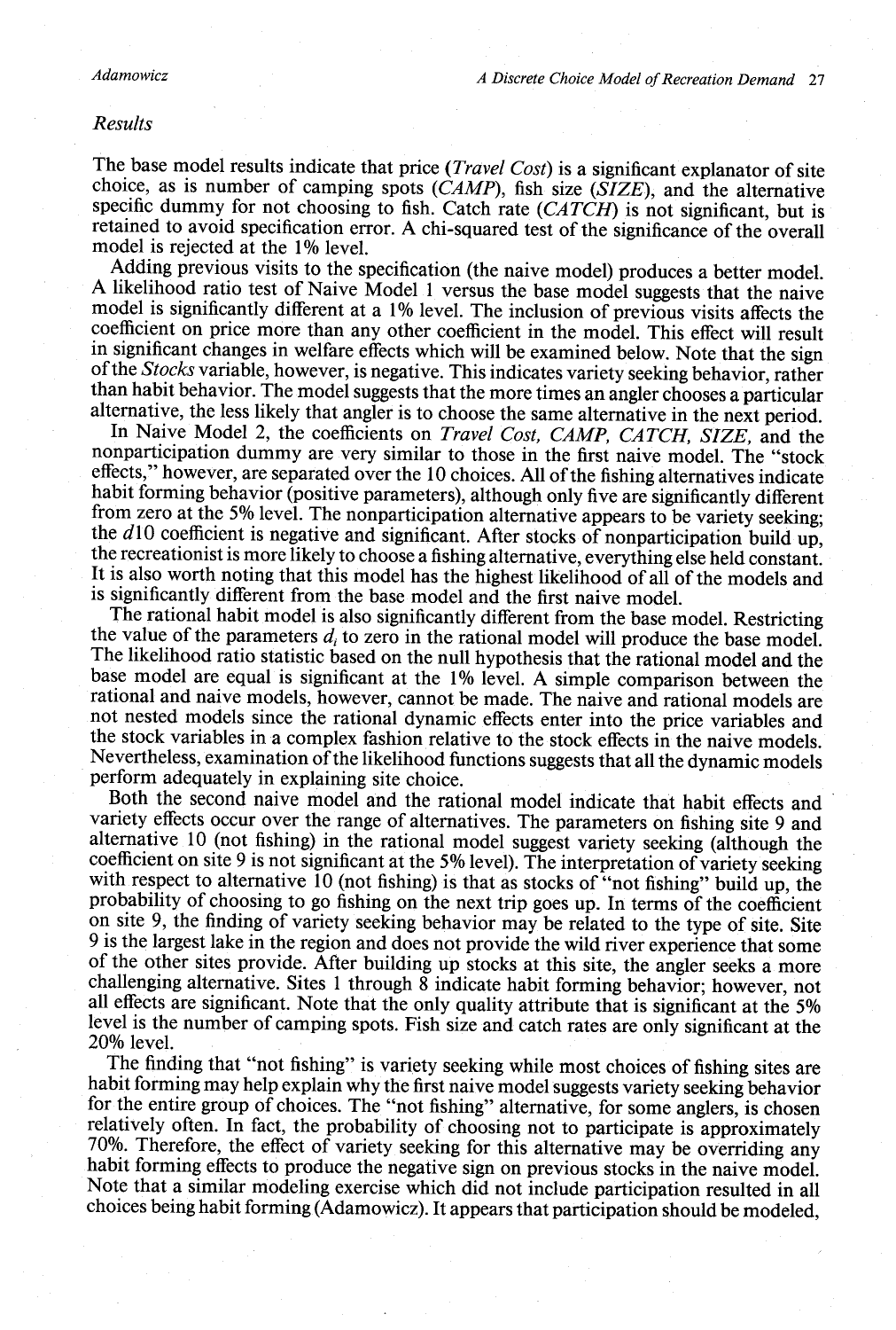|                                           |               | Model Type        |                  |                   |  |  |  |
|-------------------------------------------|---------------|-------------------|------------------|-------------------|--|--|--|
|                                           | Base<br>Model | Naive<br>Model 1  | Naive<br>Model 2 | Rational<br>Model |  |  |  |
| Close Site 1:                             |               |                   |                  |                   |  |  |  |
| Mean <sup>a</sup>                         | $-2.15$       | $-1.95$           | $-1.92$          | $-1.57$           |  |  |  |
| Std. Dev. <sup>b</sup>                    | .26           | .63               | $-1.43$          | -86               |  |  |  |
| Max. Absolute Value                       | $-2.71$       | $-3.76$           | $-14.76$         | $-4.12$           |  |  |  |
| Min. Absolute Value                       | $-1.55$       | $-.79$            | $-.53$           | $-.18$            |  |  |  |
| 50% Increase in Campsites, Site 1:        |               |                   |                  |                   |  |  |  |
| Mean <sup>a</sup>                         | .90           | .82               | .77              | .43               |  |  |  |
| Std. Dev. <sup>b</sup>                    | .11           | .26               | .54              | .23               |  |  |  |
| Max. Absolute Value                       | 1.13          | 1.57 <sub>1</sub> | 5.36             | 1.13              |  |  |  |
| Min. Absolute Value                       | .65           | .33               | .21              | .05               |  |  |  |
| 10% Increase in Travel Costs (all sites): |               |                   |                  |                   |  |  |  |
| Mean <sup>a</sup>                         | $-.68$        | $-.68$            | $-.68$           | $-.87$            |  |  |  |
| Std. Dev. <sup>b</sup>                    | $\cdot$ .23   | .32               | .44              | .52               |  |  |  |
| Max. Absolute Value                       | $-1.07$       | $-1.87$           | $-2.61$          | $-5.76$           |  |  |  |
| Min. Absolute Value                       | $-.15$        | $-.10$            | $-.06$           | $-.08$            |  |  |  |

**Table 2. Welfare Impacts of Selected Quality Changes on Rec**reational Fishing (per trip)

a Mean over all trips in the sample.

**b** Standard deviation over all trips in the sample.

in some form, in discrete choice recreation demand analyses (see Morey, Rowe, and Watson for a discussion of the implications of excluding participation from the model).

#### *Welfare Effects*

In order to investigate the impact of dynamic effects on welfare measures, the three models estimated above are used to develop measures of compensating variation for attribute changes. The welfare measures are based on the expression developed by Hanemann (1982, 1984):

$$
(25)
$$

(25) 
$$
CV = \frac{-1}{\mu} \left[ \ln \left( \sum e^{\nu \gamma} \right) - \ln \left( \sum e^{\nu \gamma} \right) \right],
$$

where  $CV$  is the compensating variation,  $\mu$  is the marginal utility of income (derived from the price coefficient in the discrete choice model),  $V^{\sigma}$  is the utility in the initial state, and  $V^1$  is the subsequent state utility.

The effects of a 10% increase in travel costs to all sites, the closure of site 1, and a 50% increase in the number of campsites are examined (table 2). Four statistics are presented (in table 2) for each welfare change (mean, standard deviation, maximum absolute value, and minimum absolute value). These statistics are calculated over the sample of weeks and anglers (i.e., each angler week represents an element of the sample).

Examining the closure of site 1, the base model provides the largest measure of impact per trip, while the rational model provides the lowest. The distributions of these impacts are interesting. The variations in the base model estimates are quite small when compared to those of the naive models. For example, the maximum loss for closing site 1 in the base model is \$2.71, while the maximum loss for the second naive model is \$14.76. This may be interpreted in the following fashion. After building up stocks in a particular site, an individual will suffer a larger welfare loss from the closure of that site (site 1 is habit forming) than will an individual who has not built up stocks in that site. Conversely, individuals who have not built up stocks in that site will be less adversely affected by closure. The result is a larger variance in the welfare measure and a larger range.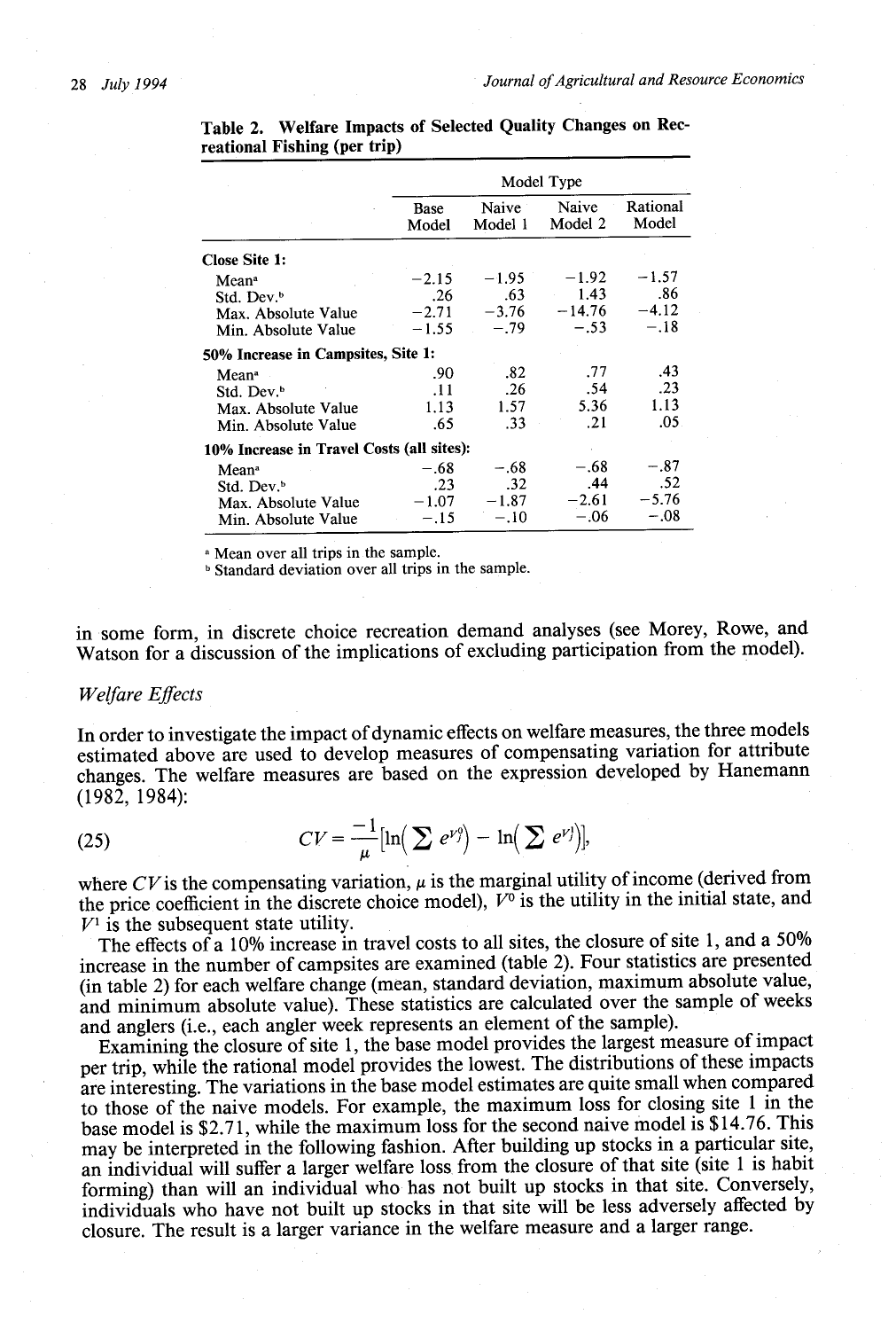#### *Adamowicz*

The rational model also produces a variance that is large relative to the base model.<br>This is due to the fact that the parameter for site 1 indicates habit forming behavior.<br>Individuals who have built up stocks are more ad those who have not. Also, this effect may be due to the price term in the rational model<br>which requires that the consumer be cognizant of the habit forming potential of the good<br>in question.

The results for a 10% increase in travel costs to all sites are quite different than the results for site closure. The differences between the base and naive models are quite small.<br>This is due to the fact that all sites (and all individuals) are subject to the same change in this case. The impact of the naive habit is minimal on the average welfare change, but<br>the variance and range are larger. The rational model provides larger estimates of welfare impact. This arises because there is a large difference in the price coefficients between the rational model and the other two models.<br>The impact of changing the number of camp spots has the same pattern as site closure,

although less pronounced. The welfare impacts of the base model are smaller in variance than those of the rational and naive models.

#### **Conclusions and Extensions**

Based on the comparison of dynamic and static models, it is apparent that dynamic<br>elements influence choice. The use of previous consumption as an attribute (either in a<br>naive or rational form) seems to be an improvement o variety seeking behavior. In more detailed analysis, it may be possible to discover that some individuals form habits for a good while others seek variety from the same good. This difference may be due to differences in the attributes of the individuals (experience in the market or activity, for example). In the models presented here, a good is either habit forming or variety seeking for all in

In reality, we often observe consumption inertia or what appears to be consumption habits. Individuals visit their favorite lake or campground even though there may be "better" sites that are closer. Consumers may require significant reductions in price to choose a brand of goods that is different from what they are used to. In welfare analysis, this habit effect may be a significant factor. A change in prices or quality attributes may have a much larger impact on those individuals who have developed habits.

There are several ways that this work can be extended. First, there have been other forms of rational dynamic models presented in the literature. While the model used in rationality on the part of consumers. Other models may be developed which require less than perfect foresight. Some examples of more flexible models are in the product choice literature. The newest versions of these models simultaneously solve stochastic dynamic programming problems and discrete choice econometric problems. The consumer is assumed to be maximizing a stochastic dynamic programming problem and the observed choices are made on the basis of parameters estimated from a discrete choice econometric model (e.g., Rust 1988a, b; McFadden 1991; Rust 1987). In these models, a much more flexible process can be adopted. For example, information about the site can be modeled as a state variable and visits to the site change the mean and variance of this state variable.

One additional question for further researchers to consider is how well the naive models (particularly completely specified naive models like model 2 presented here) perform relative to rational models. The naive model is relatively easy to estimate and may be a practical alternative to rational models. Some of the evidence presented here suggests that the naive model performs at least as well as the rational model in explaining site choice.

[Received October 1992; final revision received June 1993.]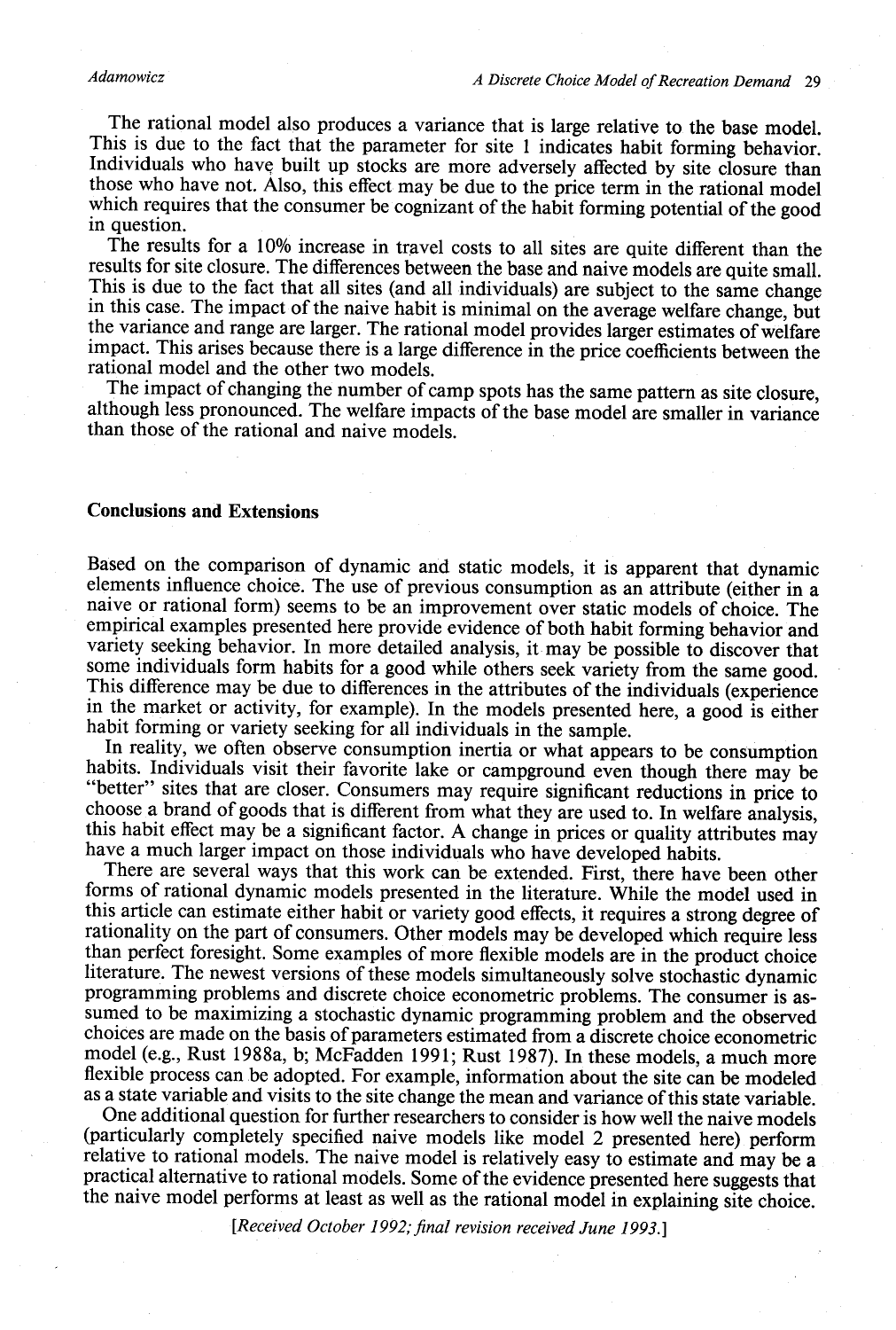#### **Notes**

<sup>1</sup> Notable exceptions are McConnell, Strand, and Bockstael, who incorporated habits into a traditional travel cost model, and Weber, who performed some preliminary analysis of habits using data similar to those analyzed in this study.

<sup>2</sup> Another source of randomness is often assumed in random utility models, that the consumer's preferences are in fact random to a certain degree. In order to maintain the consistency with the notion of rational consumers planning over longer time spans, this model assumes that the consumer is aware of all attributes and the researcher is not aware of all factors.

<sup>3</sup> Since the price variation in this model is spatial (no temporal effects or discounting effects are considered), an additional restriction placed on the empirical models in this section is that  $P_{\mu} = P_{\mu+\kappa} \vee \kappa$ .

<sup>4</sup> In this form,  $(1 - d_i)$  is the depreciation rate. Any value of  $d_i$  less than 1 can be considered a "durable good." However, negative values of *d<sub>i</sub>* (depreciation rates greater than 1) are not typically considered in the analysis of durable goods. As is shown below, negative values of *di* correspond to habit forming goods.

5 To reflect the fact that the terminal time period is treated differently than all previous time periods, the budget constraint can be rewritten as:

$$
W = \sum_{i=1}^T \sum_{i=1}^n P_{ii} X_{ii} = \sum_{i=1}^n \left[ \sum_{i=1}^{T-1} (P_{ii} - d_i P_{ii+1}) Z_{ii} + P_{iT} Z_{iT} \right].
$$

6 These assumptions, and their role in discrete choice modeling, are described more completely in Hanemann (1982).

<sup>7</sup> In most examples of discrete choice analysis, the quality attributes of all other sites are suppressed in the conditional utility and conditional indirect utility functions. This is an assumption about the structure of preferences that is maintained here.

<sup>8</sup> The time subscripts on all elements are suppressed. This operation is relevant for every time period.

9 This empirical analysis considers site choice and participation. The analysis uses weeks as the unit of time and within each week the recreationist has a choice between fishing (at one of the sites available) and not fishing. More detail is provided in the next section of the article.

<sup>10</sup>  $Q_i$  represents a quality attribute of site *i* in this form, but in practice, this can be a vector of quality attributes with  $\gamma$  defined as an appropriately conformable parameter vector.

<sup>11</sup> The data are available for only one season. A more realistic approach would include information from several periods. The issue of model sensitivity to initial conditions has been a problem in the dynamic consumer choice literature for some time. It is very difficult to determine exactly what the initial time period should be. In this model, the sensitivity to initial conditions was examined using randomly generated initial stocks. Two results emerged. First, the dynamic parameters are sensitive to the initial conditions. Second, the dynamic parameters tended to be insignificant for model runs with randomly generated stocks. Note that this initial conditions problem affects the naive models as well as the static models. This topic is certainly an issue for future researchers to explore.

<sup>12</sup> Since the  $d_i$  parameters are held constant in each round of estimation, this iterative procedure does not generate consistent estimates of the standard errors of the coefficients. Therefore, these estimates should be viewed as an approximation.

<sup>13</sup> A number of other quality attributes were examined in initial estimates, but only this set of variables significantly affected choice.

### **References**

Adamowicz, W. L. "Habit Formation in a Discrete Choice Model of Recreation Demand." Paper presented at the Amer. Agr. Econ. Assoc. annual meetings, Baltimore MD, 9-12 August 1992.

Adamowicz, W. L., S. Jennings, and A. G. Coyne. "A Sequential Choice Model of Recreation Behavior." *West. J. Agr. Econ.* 15(1990):91-99.

Bockstael, N. E., K. E. McConnell, and I. E. Strand. "A Random Utility Model for Sportfishing: Some Preliminary Results of Florida." *Marine Resour. Econ.* 6(1989):245-60.

Hanemann, W. M. "Applied Welfare Analysis with Qualitative Response Models." Work. Pap. No. 241, Agr. Exp. Sta., University of California, Berkeley, 1982.

"Discrete/Continuous Models of Consumer Demand." *Econometrica* 52(1984):541-61.

Maddala, G. S. *Limited-Dependent and Qualitative Variables in Econometrics.* Cambridge: Cambridge University Press, 1983.

McConnell, K. E., I. E. Strand, and N. E. Bockstael. "Habit Formation and the Demand for Recreation: Issues and a Case Study." *Advances in Appl. Microecon.* 5(1990):217-35.

McFadden, D. "Advances in Computation, Statistical Methods, and Testing of Discrete Choice Models." *Marketing Letters* 2(1991):215-29.

"Conditional Logit Analysis of Qualitative Choice Behavior." In *Frontiers in Econometrics,* ed., P. Zarembka, pp. 105-42. New York: Academic Press, 1973.